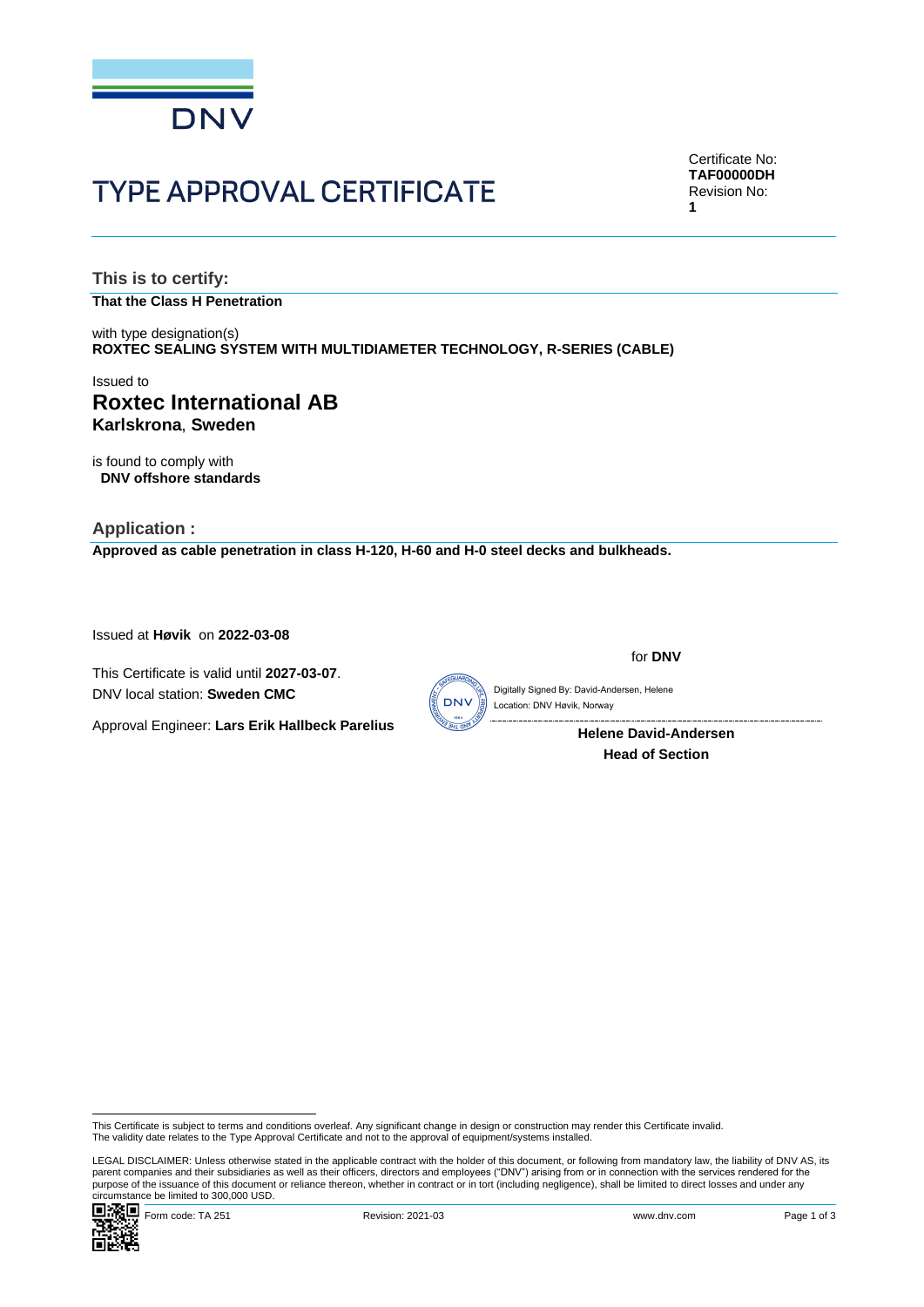

Job Id: **262.1-001101-19 Certificate No:** Revision No: **1**

## **Product description**

"Roxtec sealing system with multidiameter technology: R-series (steel)" consisting of a steel sleeve welded or bolted to a steel decks and bulkheads. The sleeve is fitted with Roxtec R-frame (standard or EMC) in sizes 50-200. The R-frame is filled with Roxtec (standard or EMC) halogen free RM modules.

For further details, see drawings listed under Type Approval documentation below.

## **Application/Limitation**

Approved as cable penetration in class H-120, H-60 and H-0<sup>400</sup> steel decks and bulkheads for approved ship cables as specified in the below tables.

General application: Fire against either side\*

\* In areas with requirements to maximum steel temperature in load bearing constructions, the bulkhead is approved for restricted application: Fire against insulated side

### Table 1: Approved cable penetration in H-120 steel bulkhead

| $\tau_{\text{ype}}$ | Size      | Max. cable<br>diameter<br>lmml | Sleeve<br>length<br>[mm] | Sleeve<br>thickness<br>lmml | Sleeve<br>position | Sleeve<br>insulation |
|---------------------|-----------|--------------------------------|--------------------------|-----------------------------|--------------------|----------------------|
|                     | 200<br>50 | 62                             | 55                       |                             | Unexposed          | S1572496, No. 2      |

### Table 2: Approved cable penetration in H-120 steel deck

| $\tau_\mathsf{VDE}$ | Size      | Max. cable<br>diameter<br>lmml | Sleeve<br>length<br>Imml | Sleeve<br>thickness<br>lmml | Sleeve<br>position | Sleeve<br>insulation |
|---------------------|-----------|--------------------------------|--------------------------|-----------------------------|--------------------|----------------------|
|                     | 200<br>50 | 88                             | 55                       |                             | ōp                 | S1572496, No.        |

## Table 3: Approved cable penetration in H-60 steel bulkhead

| $\tau_\mathsf{VDE}$ | Size       | Max. cable<br>diameter<br>Imml | Sleeve<br>length<br>[mm] | Sleeve<br>thickness<br>Imml | Sleeve<br>position | Sleeve<br>insulation |
|---------------------|------------|--------------------------------|--------------------------|-----------------------------|--------------------|----------------------|
|                     | $50 - 200$ | 88                             | 55                       |                             | Unexposed          | S1572485, No. 2      |
|                     | $50 - 200$ | 90                             | 55                       |                             | Symmetric          | S1572485, No. 3      |

## Table 4: Approved cable penetration in H-60 steel deck

| $\tau_{\text{ype}}$ | Size          | Max. cable<br>diameter<br>Imml | Sleeve<br>lenath<br>ımml | Sleeve<br>thickness<br>lmml | Sleeve<br>position   | Sleeve<br>insulation |
|---------------------|---------------|--------------------------------|--------------------------|-----------------------------|----------------------|----------------------|
|                     | 200<br>$50 -$ | 88                             | 55                       |                             | $\tau_{\mathsf{OD}}$ | S1572485.<br>No.     |

Table 5: Approved cable penetration in  $H$ -0<sub>400</sub> steel bulkheads

| $\tau_{\text{ype}}$ | Size          | Max. cable<br>diameter<br>lmml | Sleeve<br>lenath<br>mml | Sleeve<br>thickness<br>lmml | Sleeve<br>position | Sleeve<br>insulation          |
|---------------------|---------------|--------------------------------|-------------------------|-----------------------------|--------------------|-------------------------------|
|                     | 200<br>$70 -$ | 50                             | 55                      |                             | Unexposed          | S1572516, No. 1 <sup>1)</sup> |

1) The protective coating is not defined as non-combustible and should not be used in accommodation or in enclosed areas.

Approved for penetration in steel deck and bulkheads limited to a pressure of 4.00 bar water tightness and 2.67 bar gas tightness.

For bolted versions with gasket and self-tapping screws, the pressure is limited to 3.33 bar water tightness and 1.67 bar gas tightness.

The penetration system is not to be used for penetrating boundaries of tanks.

Each product is to be supplied with its manual for installation/application and maintenance.

## **Type Approval documentation**

Certification in accordance with Class Programme DNV-CP-0338, September 2021.

Test report No. 22N007.12C dated 16 September 1999 from SINTEF, Trondheim, Norway. Test report No. 22N007.12B dated 16 September 1999 from SINTEF, Trondheim, Norway. Test report No. PG11087 dated 12 February 2003 from DIFT, Hvidovre, Denmark.